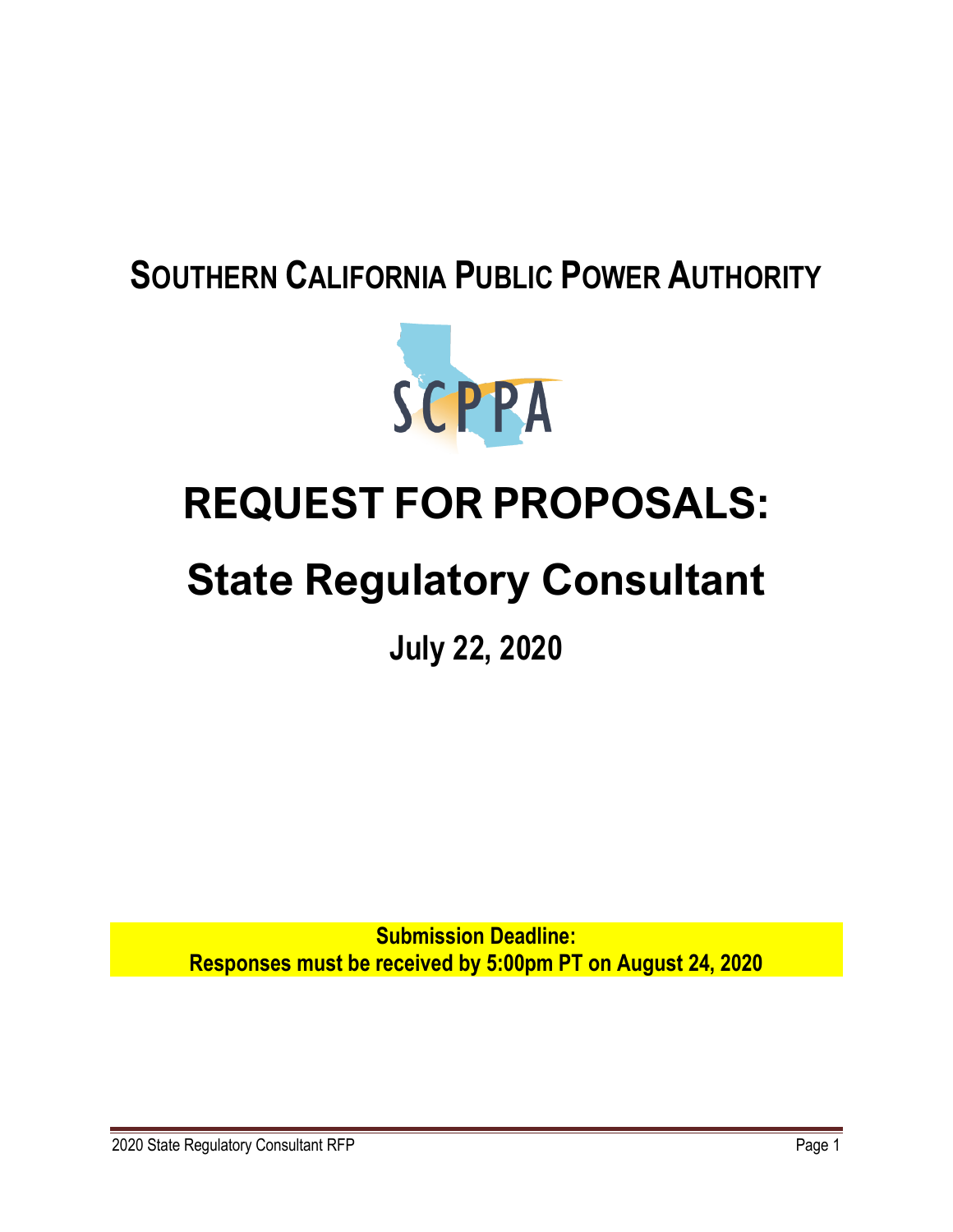### **SOUTHERN CALIFORNIA PUBLIC POWER AUTHORITY** REQUEST FOR PROPOSALS: SCPPA STATE REGULATORY CONSULANT

#### **EXECUTIVE SUMMARY**

The Southern California Public Power Authority (SCPPA) is soliciting competitive proposals from qualified firms or individuals interested in being retained to serve as SCPPA's regulatory consultant on California Assembly Bill 32 and related Greenhouse Gas (GHG) matters, principally under the jurisdiction of the California Air Resources Board (CARB), on Renewables Portfolio Standard (RPS) related matters, principally under the jurisdiction of the California Energy Commission (CEC), and other pertinent regulatory matters as described below. SCPPA is seeking a highly experienced regulatory consultant with demonstrated experience related to these matters to assist SCPPA and its Members in complying with current and future regulatory matters.

The proposed regulatory services may be provided under one single outside consultant services engagement **or** multiple consultant service engagements with a combination of firms or individuals.

Responding firms or individuals are encouraged to set forth the complete array of services which the firm or individual is offering to provide relative to the subjects addressed in this Request for Proposals as well as billing schedule/fees for services rendered. The initial term of engagement is up to three years which may be renewed by mutual agreement and subject to SCPPA's discretion for up to an additional three-year term (for a total of six years).

At SCPPA's discretion, additional information may be requested and interviews may be conducted in the selection process. Proposals will be evaluated by a committee comprised of representatives from SCPPA Members. Any recommendations to the SCPPA Board of Directors for the award of this state regulatory consultant service engagement may be premised, among other factors, on the basis of the best value and the lowest ultimate cost to SCPPA Members. SCPPA reserves the right to reject any or all proposals.

#### **Respondents shall not contact SCPPA Board Members regarding this RFP nor this RFP process.**

#### **ABOUT THE SOUTHERN CALIFORNIA PUBLIC POWER AUTHORITY**

SCPPA is a joint powers authority and public entity organized under the laws of the State of California. SCPPA was created pursuant to the California Government Code and a Joint Powers Agreement for the purpose of joint planning and financing, as well as development, acquisition, construction, operation, and maintenance of projects for the generation or transmission of electric energy. SCPPA's Members consist of eleven municipal utilities and one irrigation district—Anaheim, Azusa, Banning, Burbank, Cerritos, Colton, Glendale, Los Angeles, Pasadena, Riverside, Vernon, and the Imperial Irrigation District. Through SCPPA, these municipalities supply electric energy within Southern California, in part by way of numerous generation, transmission, and fuels projects, to a population exceeding five million people. An overview of SCPPA and SCPPA's major projects can be found on the SCPPA website at [www.scppa.org.](http://www.scppa.org/)

#### **I. SCOPE OF WORK**

On behalf of its Members, SCPPA requests detailed information regarding the qualifications of individuals or firms interested in providing state regulatory consultant services in order to establish a list of qualified individuals or firms from which an outside regulatory consultant may be selected to help SCPPA Members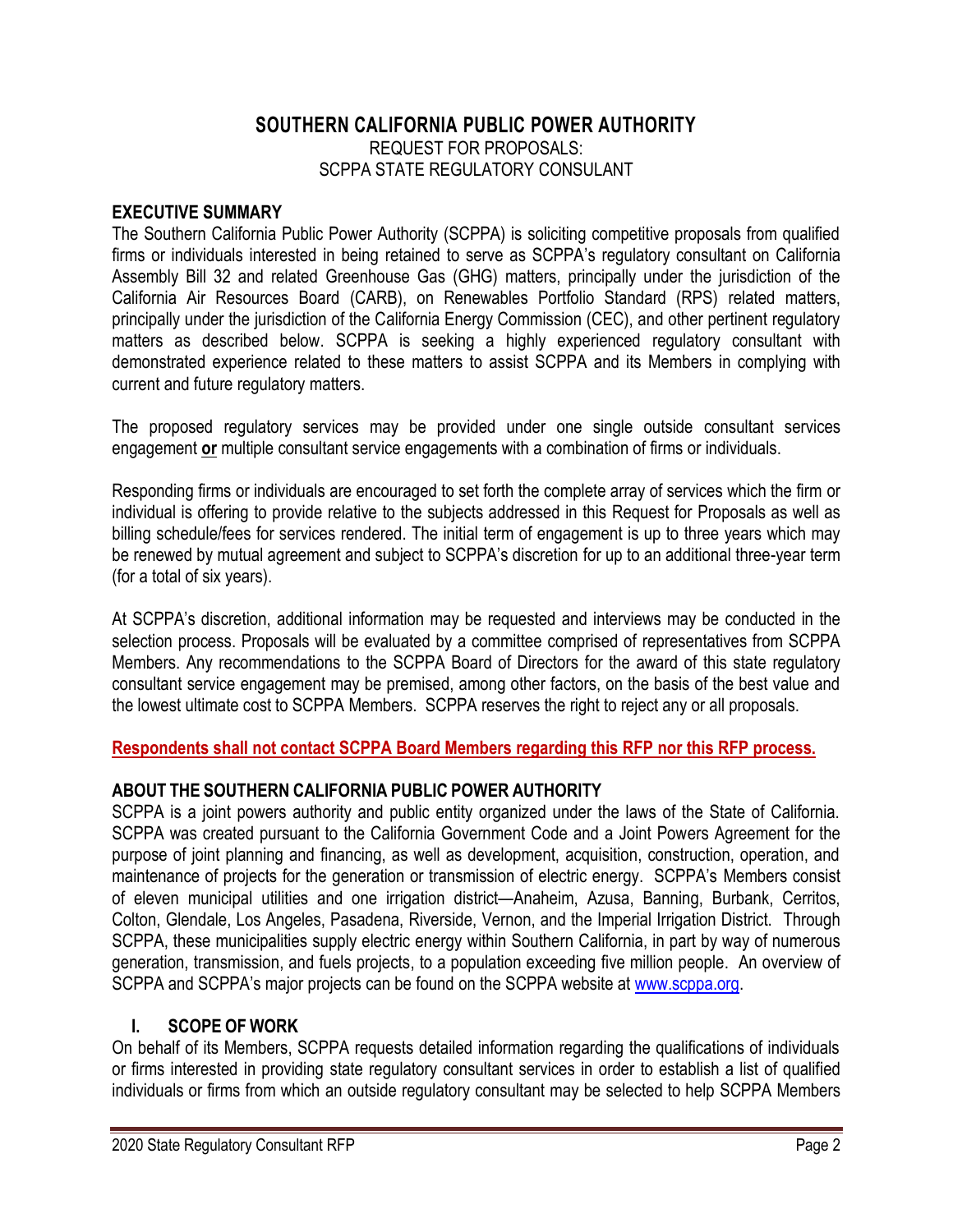comply with existing and future State regulatory policies. SCPPA is interested in retaining a diverse group of firms/individuals who will provide high-quality regulatory consultant services in a timely manner and who are also dedicated to containing outside consultant costs for public agencies. Under SCPPA's direction, specific assignments may include investigating, advising, reviewing and/or drafting regulatory documents involving one or more of the following regulatory issue areas:

- CARB's GHG Cap-and-Trade Program
- CARB's GHG Mandatory Reporting Regulation
- CARB's development and implementation of the Low Carbon Fuel Standard and other transportation-related programs and projects (*e.g.*, Advanced Clean Truck Program, Zero-Emission Fleet Rule)
- CARB's implementation of environmental justice activities, including Assembly Bill 617 related programs such as community air monitoring/emission reduction plans and emission reporting as they affect the electricity sector
- Other climate change-related matters, including CARB's Sulfur Hexafluoride Gas Insulated Switchgear Regulation
- CEC's RPS Program
- CEC's Power Source Disclosure Program
- CEC's Load Management Standards
- CEC's alternative fuels program
- CEC's implementation of grid modernization programs and projects
- Other RPS- and electric utility-related matters
- Other related State regulatory activities from separate State agencies (*e.g.*, the California Public Utilities Commission, California Environmental Protection Agency)
- Other distinct regulatory or policy activities including, but not limited to: wildfires, renewables integration, environmental compliance, enforcement, utility equipment modernization, and local air district policies

In addition, SCPPA is potentially interested in regulatory consultant services on distinct California Independent System Operator (CAISO) activities (*e.g.*, the Energy Imbalance Market). As part of your response, as applicable, please provide background information on CAISO expertise and costs for services. This portion will be independently evaluated from the scope of services listed above.

Selection of an outside consultant for all matters will be based upon demonstrated expertise and experience in the subject matter(s), costs for services rendered, adherence to the scope and the budget for services rendered, and effectiveness in representing and communicating with SCPPA and SCPPA Members. Selected individuals or firms will be required to enter into a Scope of Work retention agreement for each specific matter, and must agree to a "not to exceed" capped monthly amount. Respondents should also define what would be considered extraordinary services to be provided over and beyond normal services and the basis for compensation. The names of the individual(s) assigned to work on the matter must be identified and their hourly rate shall be specified.

# **II. GENERAL EVALUATION CRITERIA**

The retention by SCPPA of any individual(s) or firm(s) submitting a proposal may be based upon, but will not necessarily be limited to, the following general criteria: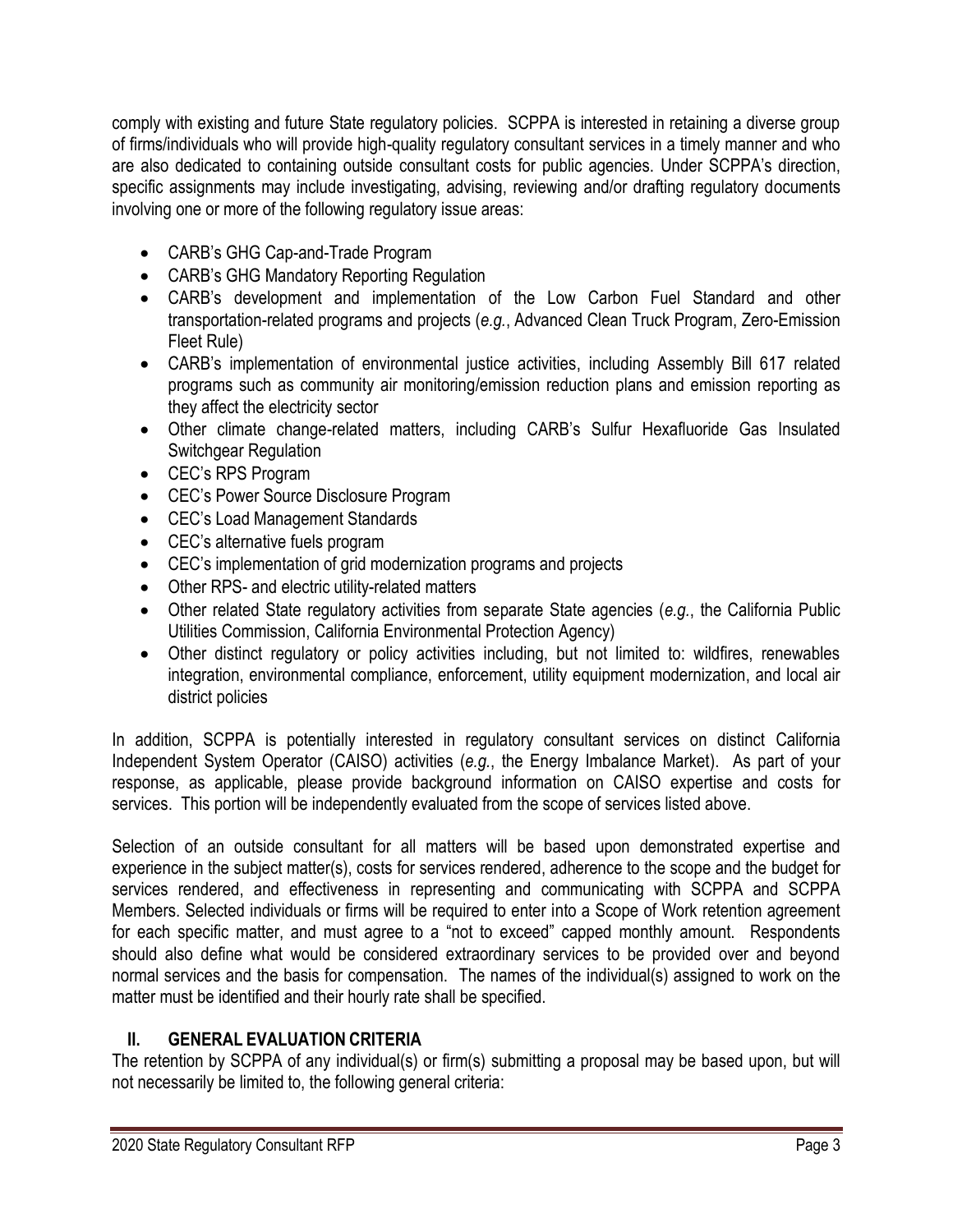- Demonstrable regulatory expertise and experience required to successfully serve as lead regulatory consultant for other California utilities on California GHG- and RPS-related matters;
- Demonstrable expertise in providing timely analysis of relevant proposed and adopted State regulations, as requested by SCPPA Members;
- Demonstrable ability to prepare regulatory filings to State agencies in a timely manner under the direction of SCPPA and SCPPA Members;
- Demonstrable expertise and experience to provide legal interpretation of relevant existing and proposed State laws, rules, and policies, as requested by SCPPA Members;
- Ability to adhere to work plans and a "not to exceed" budget with cost controls for services rendered to public agencies; and
- Prompt availability to provide services on a continuing and uninterrupted basis, as requested by SCPPA.

Proposals will be evaluated by a committee comprised of representatives from SCPPA Members. The evaluation committee may, in their discretion, decide to conduct interviews of selected respondents to further assist in the evaluation process. Any recommendations to the SCPPA Board of Directors for the award of consultant services contracts under this process may be premised, among other factors, on the basis of the best value including experience, expertise and abilities, and the lowest ultimate cost to SCPPA Members.

### **III. CONTENT OF RESPONSE**

A copy of SCPPA's State Regulatory Consultant Questionnaire is attached as "Appendix A." SCPPA requests that responses to this questionnaire be completed by each individual or firm interested in being retained as an exhibit to your proposal. Please complete the questionnaire as accurately and as fully as possible and include all information which you deem to be relevant or which you believe would be helpful in the evaluation process. Proposals shall also include the following information in the order listed:

#### a. SUBCONTRACTORS

State whether your firm will use any subcontractors or co-consultant to perform services pursuant to the contract. Should the use of subcontractors or co-consultant be offered, the proposing firm shall provide the same assurances of competence for subcontractors as the firm provides for itself and should demonstrate that the firm has the ability to manage and supervise the subcontracted work. Subcontractors shall not be allowed to further subcontract with others for work on this program without the consent to SCPPA. Subcontractor costs shall be paid at the actual amount to be paid to the subcontractor without any markup.

#### b. INSURANCE REQUIREMENTS

Responding firms should state that, if engaged, they will comply with SCPPA's insurance requirements which include automobile liability insurance with limits not less than \$1,000,000 per accident; commercial general liability insurance with limits not less than \$1,000,000 per occurrence and an annual aggregate not less than \$2,000,000; workers compensation coverage as required by law; employer's liability insurance with limits not less than \$1,000,000 per employee; and professional liability (errors and omissions) insurance with an annual aggregate limit not less than \$5,000,000.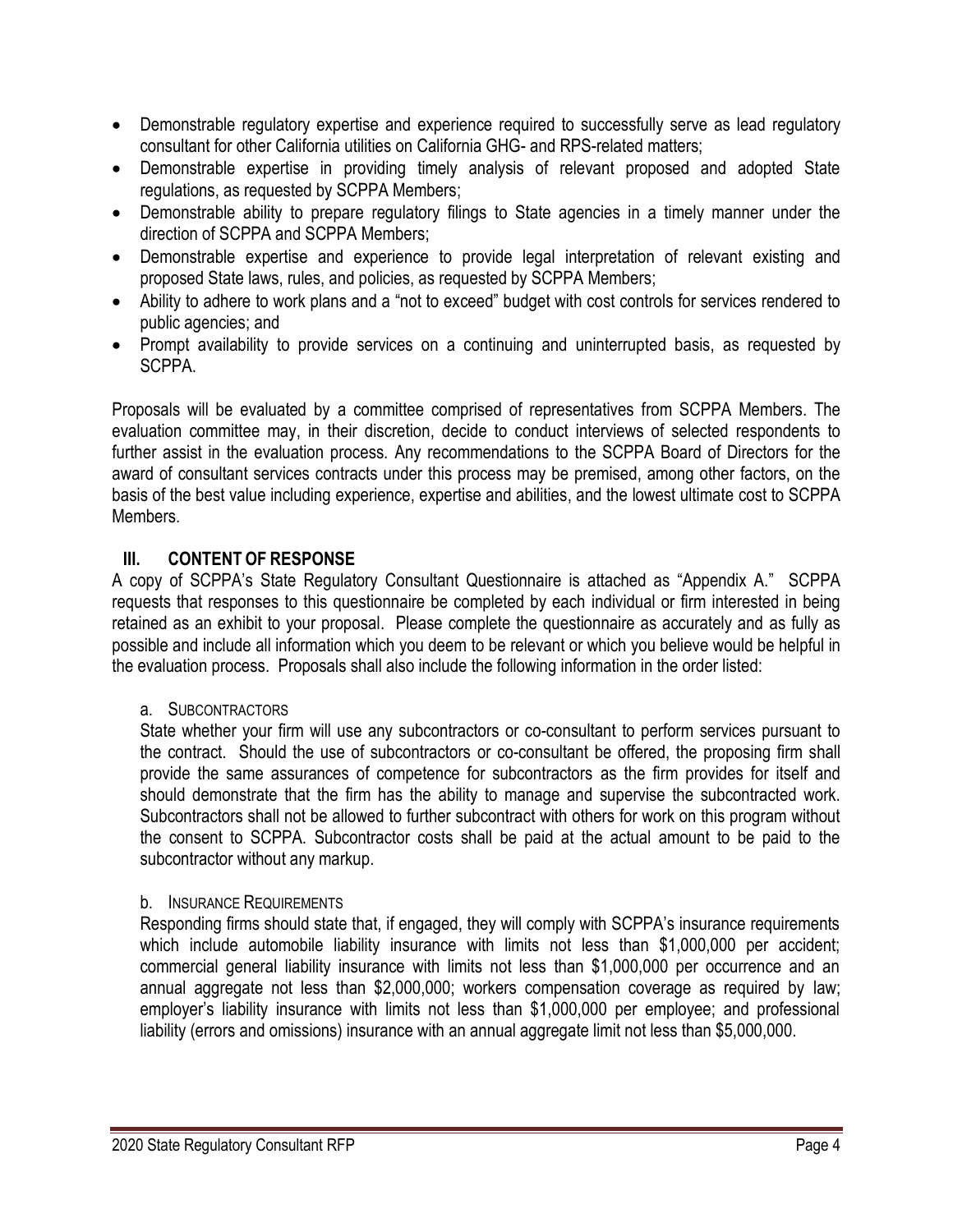#### c. TAXPAYER IDENTIFICATION NUMBER

Provide the proper Taxpayer Identification Number for your firm for the preparation of any Form 1099 or other Internal Revenue Service reporting requirements.

#### d. SERVICES PROVIDED TO SCPPA MEMBER AGENCIES

Provide in detail whether your firm, within the last five years has rendered any service to any SCPPA Member, either as a primary contractor or as a subcontractor, either under your firm's current business organization or under any other name or business organization. As well as if the firm's members who will be working with SCPPA have been suspended from practice, sanctioned by a court or federal/state regulatory body for any reason.

#### **IV. INCURRING COSTS**

SCPPA shall not be liable for any costs incurred by any respondents in preparing any information in connection with this RFP process or any costs resulting from responding to this RFP. Any such costs shall remain the sole responsibility of the respondent.

#### **V. DISPOSITION OF PROPOSALS**

All proposals submitted in response to this RFP shall become the property of SCPPA. Any proposal must identify all copyrighted material, trade secrets or other proprietary information which the respondent may contend is exempt from disclosure under the Public Records Act (California Government Code §6250 et seq.). In the event such an exemption is claimed, the respondent is requested to state in the proposal that the respondent will defend any action which seeks disclosure.

#### **VI. RFP PROCESSES, SELECTIONS, NEGOTIATIONS AND FEES**

This RFP constitutes only an invitation to provide requested information. SCPPA reserves, holds and, in its sole discretion, may exercise any and all rights to enter into negotiations with any responding party or combination of responding parties who, in SCPPA's sole judgment, appears to be qualified to help advance SCPPA's state regulatory interests and satisfy the needs of SCPPA set forth in this RFP at a competitive value. If SCPPA receives information from one of more respondents during the course of this RFP process, which SCPPA, in its sole discretion, deems worthy of further consideration, SCPPA may request additional information from those respondents. In addition, SCPPA may engage in additional negotiations with any such firms submitting such information which SCPPA deems to be in SCPPA's best interest. SCPPA may award a contract on the basis of submitted proposals without further discussions or may engage in further interviews. SCPPA reserves the right to submit additional clarifying questions to respondents, in order to obtain information which SCPPA deems to be valuable in the selection process.

SCPPA may negotiate with one or more respondents in order to obtain the most reasonable and competitive fee structure; therefore, respondents should submit their proposal with the most favorable public entity fee discounts. Please identify both the hourly rate (including 10<sup>th</sup> hour billable increment) for each individual included in your proposal; a proposed "shall not exceed" monthly amount; and a proposed fee structure, including what would be considered "extraordinary services" to be provided over and beyond normal services and the basis for compensation, for comparison purposes.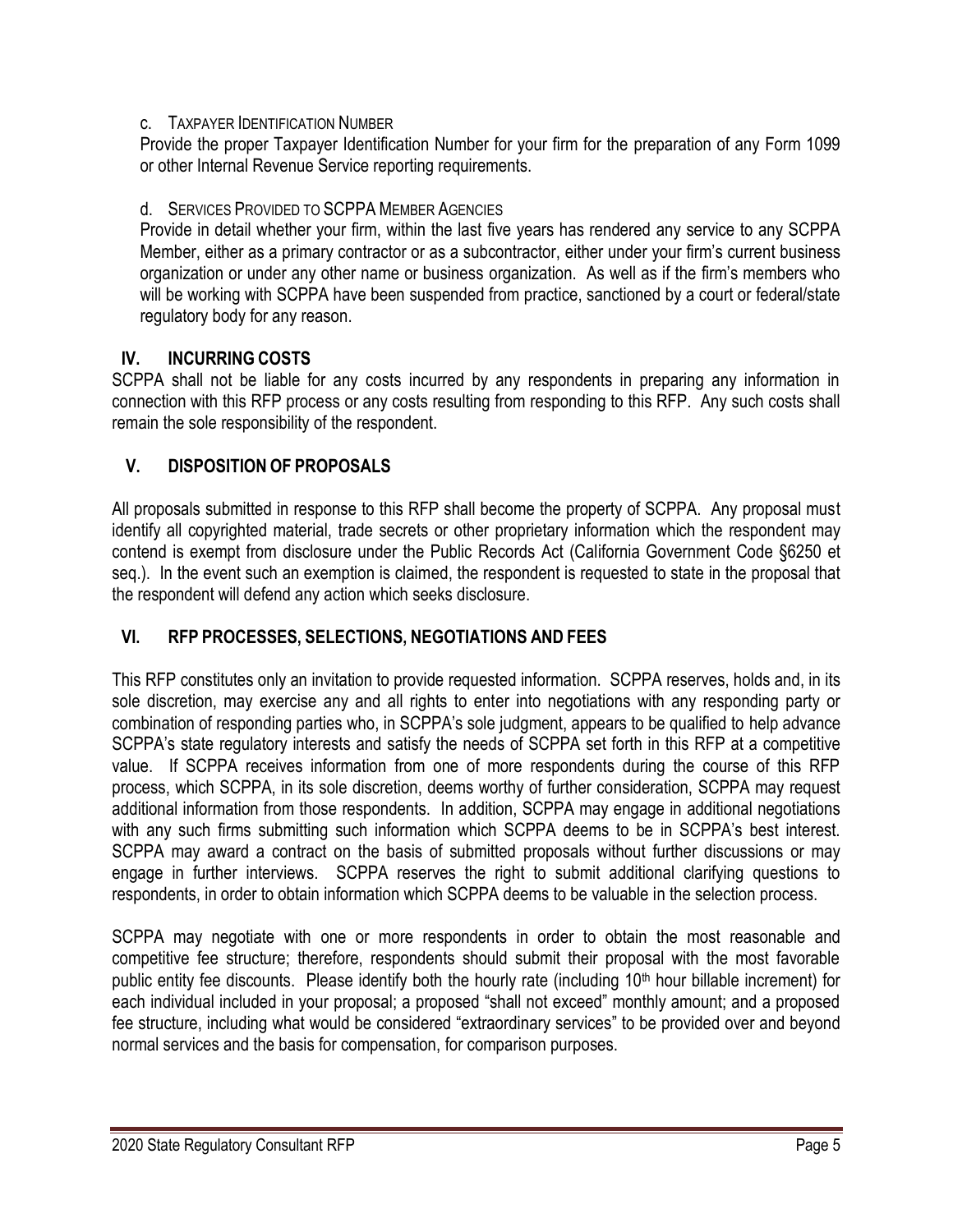When considering individuals or firms with substantially comparable credentials, fee structures become an extremely important defining criteria in the selection decision. SCPPA may require respondents to affirmatively represent that the respondent does not provide a lower fee structure for any other public entity in California.

# **VII. SCPPA STANDARD CONTRACT PROVISIONS**

At the conclusion of the initial evaluation process, negotiation between SCPPA and the successful respondent or respondents for a professional services agreement to provide state level regulatory consultant will proceed. This professional services agreement will contain SCPPA's standard terms and conditions, which will include, among other provisions: (1) specific standards for the individual or firm's billing costs and services, (2) requirements for the scrupulous exercise of sound billing judgment, billing specificity, and billing documentation, (3) insurance requirements, (4) an express provision stating that in the event of any dispute concerning any matter touching upon that agreement, each party agrees to bear its own attorneys fees, and (5) that the venue for any disputes or litigation arising from the agreement will be Los Angeles County.

# **VIII. CONTRACT PERIOD**

SCPPA anticipates that any services provided under contract(s) which arise from this RFP process would commence in the fall of 2020 and provide for a term of three years. By mutual agreement, a contract may be extended for an additional three-year term for a total of six years.

# **IX. OWNERSHIP OF DATA**

Upon completion of all work under the proposed consultant services contract, ownership and title of all reports, documents, instruments, indentures, contracts, plans, drawings, specification, and estimates produced through legal services provided as part of the contract will automatically be vested in SCPPA and no further agreement will be necessary to transfer ownership to SCPPA. Copies of work product produced for SCPPA shall not be furnished to others without the written authorization from SCPPA.

# **X. RIGHT TO REJECT PROPOSALS**

SCPPA reserves the right to reject any or all proposals submitted under this RFP and may amend, modify, or terminate the RFP process at any time.

# **XI. CLARIFICATION REQUESTS AND/OR QUESTIONS**

Any question or clarifications requested in connection with this RFP process should be submitted in writing and e-mailed directly to: Tanya DeRivi (email: [tderivi@scppa.org\)](mailto:tderivi@scppa.org).

**Respondents shall not contact SCPPA Board Members regarding this RFP or this RFP process.** In order to facilitate timely responses, all respondents requesting clarification should provide an active email address with their clarification request and/or questions.

# **XII. REQUIREMENTS FOR SUBMISSION**

Only written proposals will be considered. Proposals should be responsive to the questions set forth in this RFP. All materials submitted shall become a part of the proposal and may be incorporated in any subsequent contract between SCPPA and any selected proposer.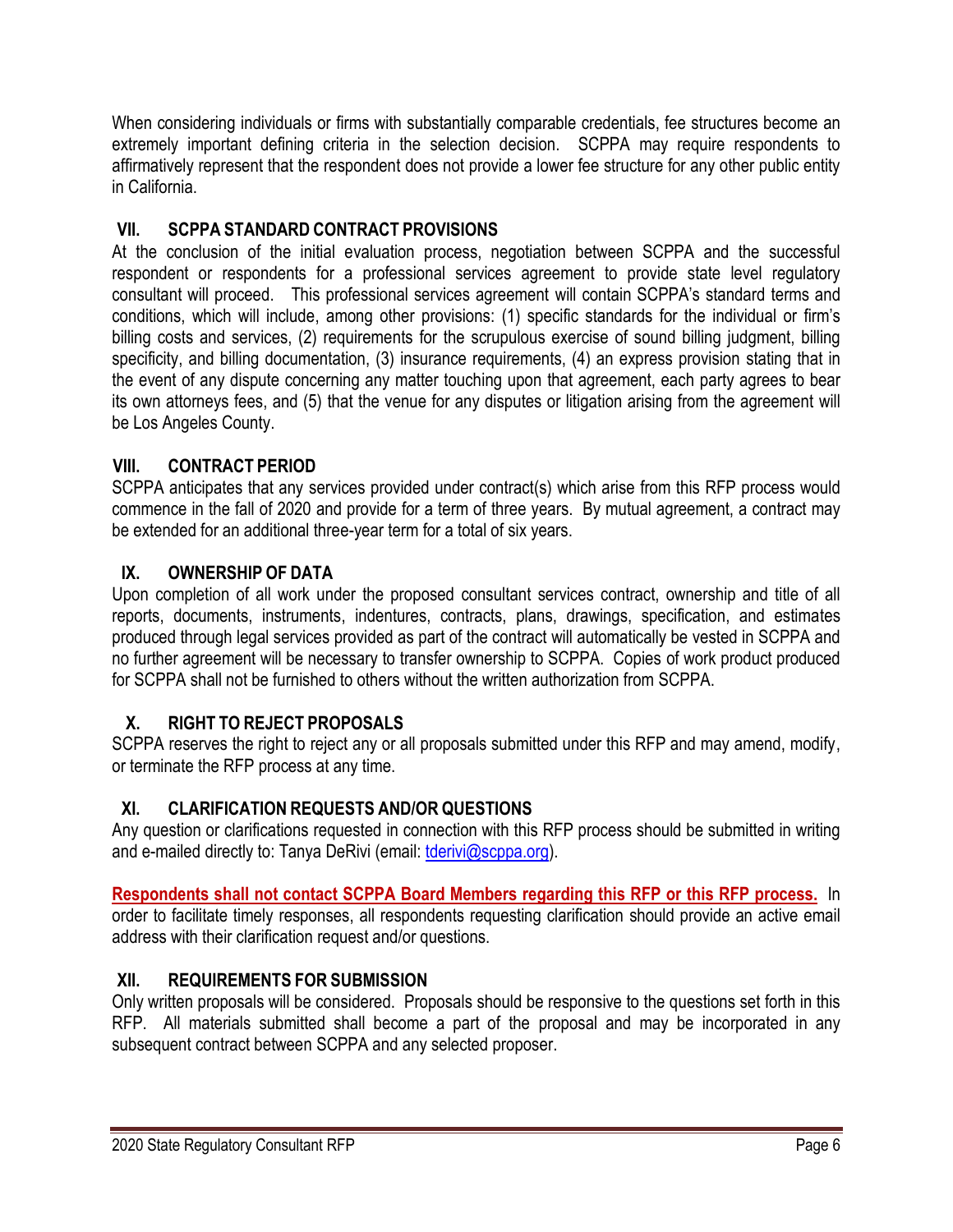**The maximum length of your written proposal, excluding exhibits, resumes, and reference contacts should not exceed 20 pages. One paper copy of your written proposal and one electronic copy (***e.g.***, searchable .pdf format) containing the complete contents of your proposal should be submitted no later than 5:00 p.m. PT on August 24, 2020 to the address below and an electronic copy emailed to Tanya DeRivi [\(tderivi@scppa.org\)](mailto:tderivi@scppa.org).**

Written proposals should be mailed in a sealed package, clearly marked with the words as follows:

#### RESPONSE TO RFP FOR STATE REGULATORY CONSULTANT

Proposals shall be addressed and mailed to:

Tanya DeRivi Director of Government Affairs Southern California Public Power Authority 915 L Street Suite 1410 Sacramento, CA 95814

#### **XIII. SIGNATURES AND DECLARATIONS**

Each proposal must be signed on behalf of the respondent by an officer authorized to bind that respondent. In addition, the following statement must be included:

**"I hereby certify that the information contained in this proposal to perform State Regulatory Consultant work is true and correct. This proposal is genuine, and not a sham or collusive. The respondent has not improperly attempted to induce any other firm to refrain from submitting a proposal and has not in any manner sought through collusion or improper influence to secure for itself any advantage over any other respondent. Respondent has not attempted and will not attempt to improperly influence the selection process or obtain any unfair advantage with respect to the selection process contemplated herein by any unauthorized contact with any SCPPA officer, or Board Member in connection with and related to this selection process."**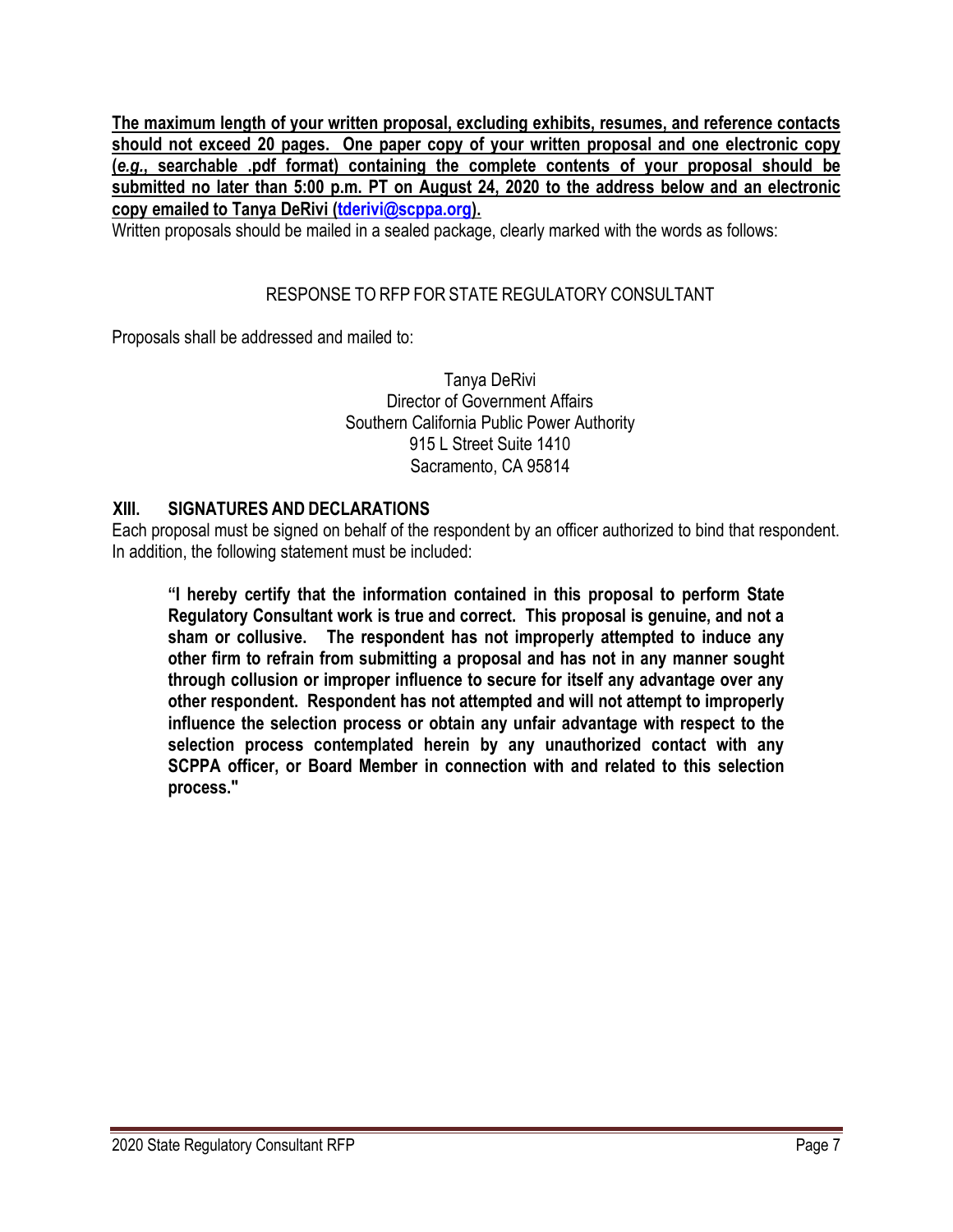#### **APPENDIX "A" STATE REGULATORYCONSULTANTQUESTIONNAIRE STATEMENT OF QUALIFICATIONS FOR ALL RESPONDENTS**

- 1. Name and association of principal Respondent, including address and contact information (for principal contact if Respondent is a firm):
- 2. Identify the individual(s) and qualifications anticipated to be responsible for the potential engagement matters addressed in this RFP:
	- a. Qualifications and pertinent experience working with public agencies on State air quality and renewable energy matters.
	- b. Are you, or do you have any, municipal regulatory specialists? If yes, please provide names, resumes, experience, and specialty areas.
	- c. If Respondent is a firm, who in your firm would be assigned the primary responsibility for administering and carrying out services under an agreement with SCPPA?
	- d. Outline your approach to assignments and addressing concerns with a multi-party client as indicated herein.
	- e. Identify any relevant proceedings and provide any sample comments or filings in which you have participated in the recent past.
- 3. Has your firm carried out any regulatory services for any SCPPA Member during the last five years? If yes, please state the SCPPA Member, the nature of the work, the dates of your engagement, and the names of the SCPPA Member agency personnel responsible for the administration of your contract.

Please indicate whether or not there may be any potential conflicts you or your firm might have in serving as state regulatory consultant for SCPPA by answering the following:

- a. Please state whether you or your firm during the past five years has represented any party in any matter adverse to SCPPA or adverse to any SCPPA Member. If yes, please specify: the SCPPA Member(s) involved; the nature of the litigation or transactional matter; whether the matter has now been concluded; and, if yes, how the matter was concluded.
- b. Does your firm have any potential conflicts with SCPPA which may implicate the California Rules of Professional Conduct? If yes, please state in detail the nature of the matter which may give rise to such a conflict.
- 4. Please describe you or your firm's fee structure and the fee schedule or anticipated charges which you or your firm proposes for this engagement. Specify the hourly rates (including 10<sup>th</sup> hour increments) of each person which you may be proposing in connection with this matter. In connection with fees, proposing individuals or firms should keep in mind that when SCPPA considers individuals or firms with substantially comparable credentials, fees and fee structures become an extremely important defining criteria in the selection decision, and respondents are encouraged to submit their proposal with the most favorable public entity fee discount. SCPPA may require respondents to affirmatively represent that the respondent does not provide a lower fee structure for any other public entity in California. Also, Respondents are requested to keep in mind that SCPPA may also desire to consider various alternative types of fee arrangements.
	- a. Do the hourly rates or the proposed fees include all administrative and overhead costs such as word processing, telephone expenses, faxing, document duplication, expenses of travel, etc?
	- b. Please indicate which charges or costs are not included in the above hourly rates or fees. Please identify those charges or costs for which your firm expects reimbursement. If the